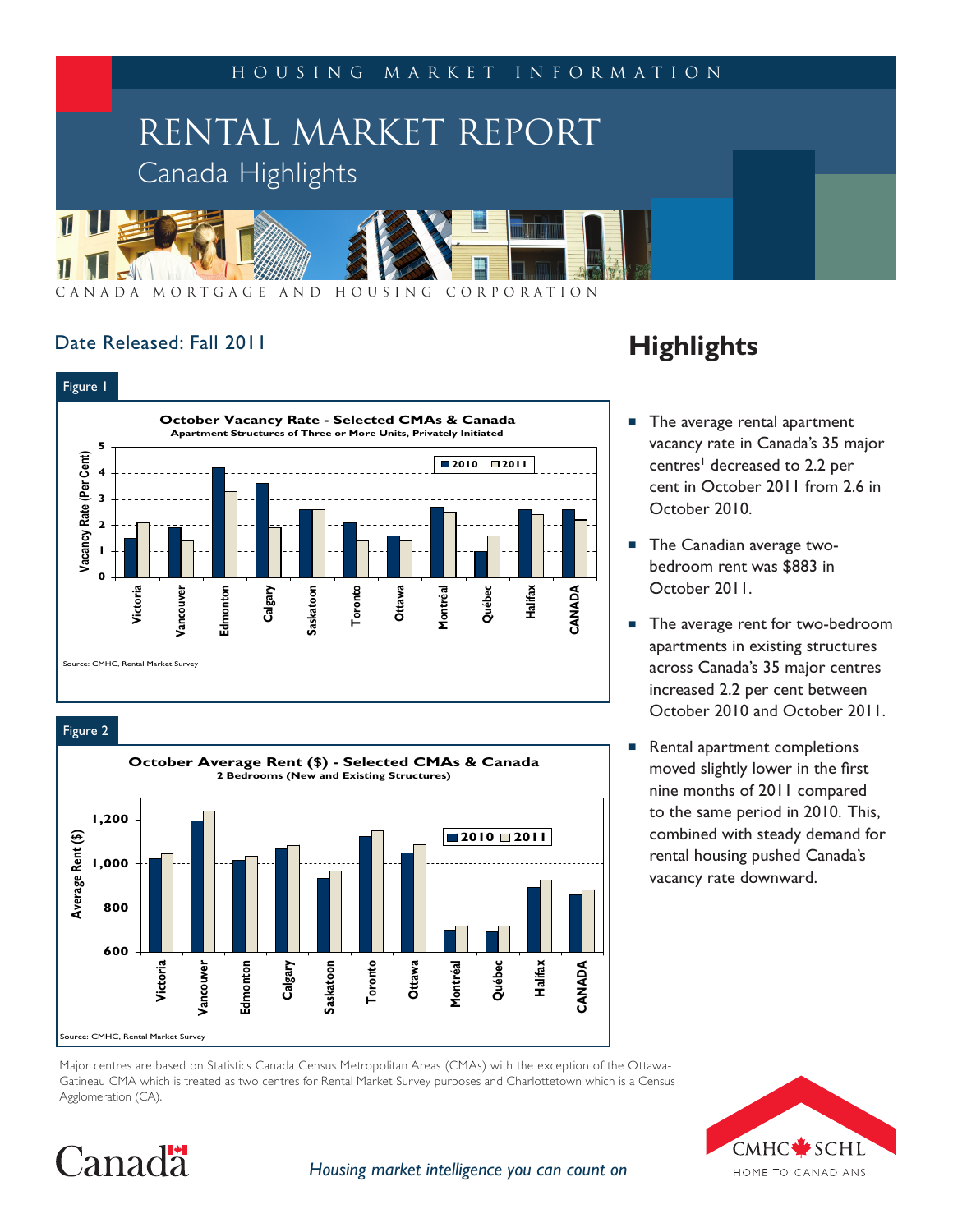## **National rental vacancy rate decreased to 2.2 per cent in October 2011 from 2.6 per cent in October 2010**

The average rental apartment vacancy rate in Canada's 35 major centres<sup>2</sup> decreased to 2.2 per cent in October 2011 from 2.6 in October 2010.

Higher levels of employment in the under 25 years of age group, which likely increased household formation among young adults, increased rental housing demand. Young adults are predominantly renters. During the last 12 months, growth in full-time employment of the under 25 years age group has been higher than growth in full-time employment of the 25 years and older age group. Immigration continues to be a factor in supporting demand for rental units. Although immigration has been moderating compared to the peak of 2008, it remains elevated by historical standards. Typically, new immigrants tend to rent first and then move to homeownership.

Rental apartment completions moved slightly lower in the first nine months of 2011 compared to the same period in 2010. This combined with steady demand for rental housing pushed Canada's vacancy rate downward.

The balance of these forces varied regionally. Decreases in vacancy rates occurred in 23 of 35 centres, while no change was experienced in 2 centres and increases occurred in 10.

## **Vacancy rates vary greatly across the country**

The major centres with the lowest vacancy rates in October 2011 were Regina, (0.6 per cent), Winnipeg, Kingston and Guelph (1.1 per cent), and St. John's (1.3 per cent). The major centres with the highest vacancy rates were Windsor (8.1 per cent), Abbotsford (6.7 per cent), Saint John (5.9 per cent), Sherbrooke (4.7 per cent), and Moncton (4.3 per cent).

Provincially, the lowest vacancy rates were in Manitoba (1.0 per cent), Newfoundland and Labrador (1.3 per cent), Saskatchewan (1.9 per cent), and Ontario (2.2 per cent). The provinces with the highest vacancy rates were New Brunswick (4.8 per cent) and Alberta (3.4 per cent).

## **Rents for two-bedroom apartments increased at a similar rate as last year**

The Canadian average two-bedroom rent was up from \$860 in October 2010 to \$883 in October 2011.

With respect to the CMAs, the highest average monthly rents for two-bedroom apartments in new and existing structures in Canada's major centres were in Vancouver (\$1,237), Toronto (\$1,149), Ottawa (\$1,086), Calgary (\$1,084), Victoria (\$1,045), Edmonton (\$1,034) and Barrie (\$1,001).These are the only major centres with average rents at or above \$1,000 per month. The lowest average monthly rents for twobedroom apartments were in TroisRivières (\$547), Saguenay (\$557), and Sherbrooke (\$577).

Provincially, the highest average monthly rents were in British Columbia (\$1,050), Alberta (\$1,044), and Ontario (\$1,002), while the lowest monthly rents were in Québec (\$684), New Brunswick (\$687) and Newfoundland and Labrador (\$701).

#### Cautionary Note

In the report, comparisons between the results of the October 2011 rental market survey and the April 2011 survey were avoided. A key reason for this is that changes in rents, vacancy rates, and availability rates between the spring and the fall may not be solely attributable to changes in rental market conditions; they could also reflect seasonal factors. For example, if more people tend to move in the spring than in the fall, it could have an impact on vacancy and availability rates as well as the level of rents. Alternatively, in centres where there are a significant number of university students, vacancy and availability rates could be higher in the spring if students move home for the summer. To the extent that these types of seasonal variations exist, comparing results from the spring and fall Rental Market Surveys could lead to incorrect conclusions about trends in rental market conditions. To avoid this, we have limited our analysis to the results of our fall Rental Market Survey, comparing results for 2010 and 2011, as well as different centres across Canada.

 $^{2}$ The Fall survey covers apartment and row structures containing at least three rental units and, unlike the Spring survey, reports information on:

a) Smaller geographic zones within centres; b) Secondary rental market (rented condominiums, single detached, semi-detached, duplexes or accessory apartments).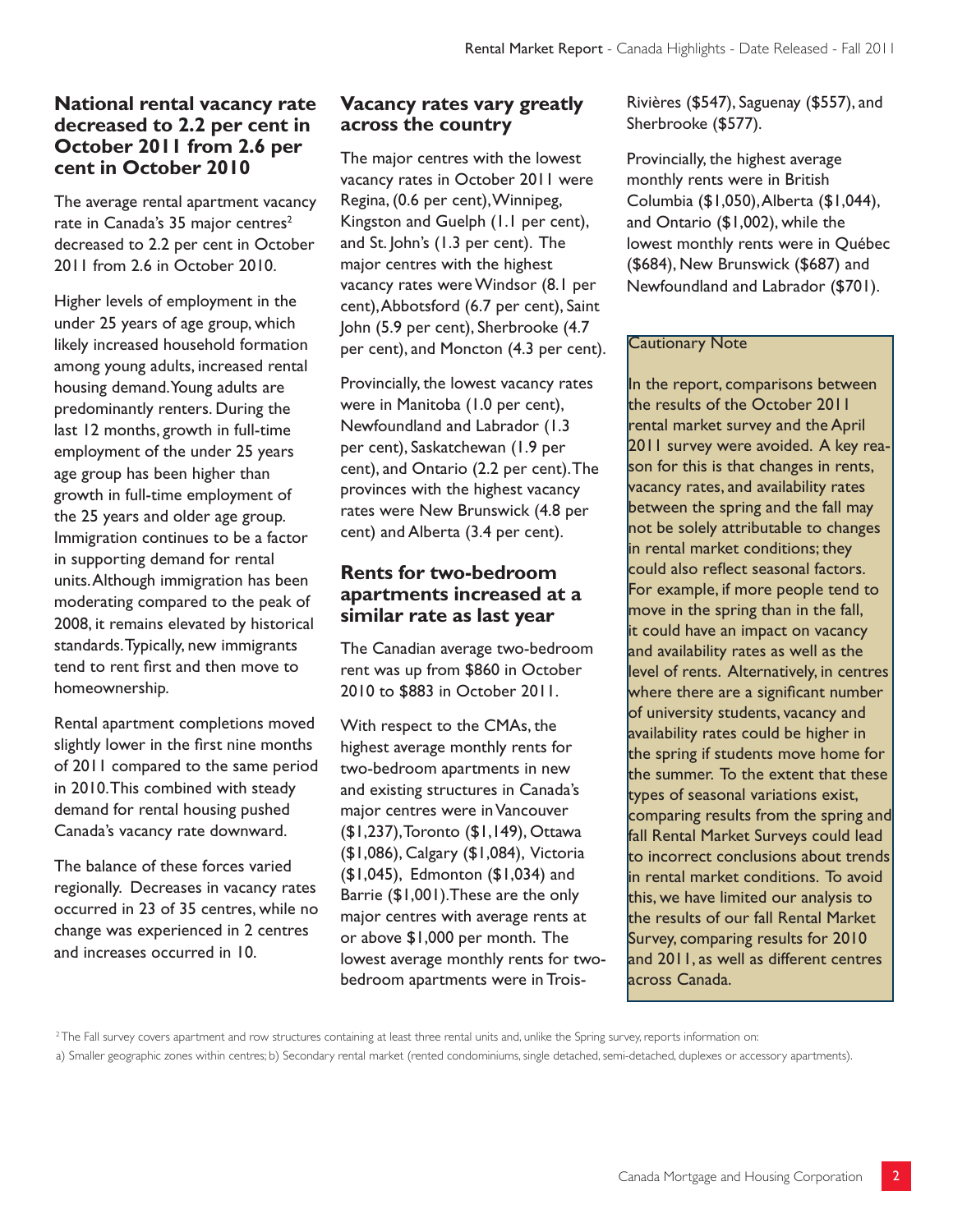Overall, the average rent for twobedroom apartments in existing structures across Canada's 35 major centres increased 2.2 per cent between October 2010 and October 2011<sup>3</sup>, a similar pace of rent increase to what was observed between October 2009 and October 2010 (2.4 per cent) and roughly in line with inflation (2.9 per cent).

The major centres with the largest increase in average rent were Regina (6.2 per cent), St. John's (5.4 per cent), and Winnipeg (4.2 per cent). These increases reflect the tight rental market conditions prevailing in these CMAs. Average rents in existing structures decreased in Kelowna (-0.5 per cent) and increased in Windsor (0.4 per cent), London (0.8 per cent), Guelph and Edmonton (0.9 per cent) by less than one per cent.

## **Availability rates decreased nationally**

The average rental apartment availability rate in Canada's 35 major centres was 3.2 per cent in October 2011 down from 3.8 per cent in October 2010<sup>4</sup>.

Availability rates were highest in Windsor (9.2 per cent), Abbotsford (7.5 per cent), Saint John (6.7 per cent), and Hamilton (6.2 per cent). The lowest rates were in Regina (0.9 per cent), Winnipeg (1.6 per cent), and Saguenay (1.7 per cent).

## **Secondary Rental Market**

CMHC's October 2011 Rental Market Survey also covers condominium apartments<sup>5</sup> offered for rent in Victoria, Vancouver, Calgary,



Edmonton, Regina, Saskatoon, Winnipeg, Toronto, Ottawa, Montréal, and Québec. Vacancy rates for rental condominium apartments were 2.0 per cent or below in 7 of the 11 centres surveyed.

Rental condominium vacancy rates were the lowest in Saskatoon (0.4 per cent), Regina (0.6 per cent), and Vancouver (0.9 per cent). The highest vacancy rates for rental condominium apartments occurred in Calgary (5.7 per cent), Edmonton (3.7 per cent), and Montréal (2.8 per cent).

The current survey showed that vacancy rates for rental condominium apartments were lower than vacancy rates in the conventional rental market in Saskatoon, Victoria, Vancouver, and Toronto. This reflects, in part, a shift in demand toward rental condominiums. Historically, the vacancy rates for rental condominiums have been higher than those for conventional apartments.

The highest average monthly rents for two-bedroom condominium apartments were in Vancouver (\$1,663), Toronto (\$1,608), Calgary (\$1,460), Victoria (\$1,277) and Ottawa (\$1,235). The lowest monthly rents for two-bedroom condominium apartments were in Québec (\$907) and Montréal (\$1,075).

<sup>3</sup> Year-over-year comparison of average rents can be slightly misleading because rents in newly built structures tend to be higher than in existing buildings. By excluding new structures, we can get a better indication of actual rent increases paid by tenants. See Technical Note on page 8.

4 A rental unit is considered available if the unit is vacant (physically unoccupied and ready for immediate rental), or if the existing tenant has given or received notice to move and a new tenant has not signed a lease.

5 The remaining secondary rental market (excluding condominiums) includes the following types of units:

- rented single-detached houses;
- rented double (semi-detached) houses;
- rented freehold row/town houses;
- rented duplex apartments;
- rented accessory apartments;

- rented apartments which are part of a commercial or other type of structure containing one or two dwelling units.

The remaining secondary rental market (excluding condominiums) was surveyed in the following centres: Abbotsford, Barrie, Calgary, Edmonton, Halifax, Kelowna, Montréal, Ottawa, Québec, St. John's, Toronto, and Vancouver.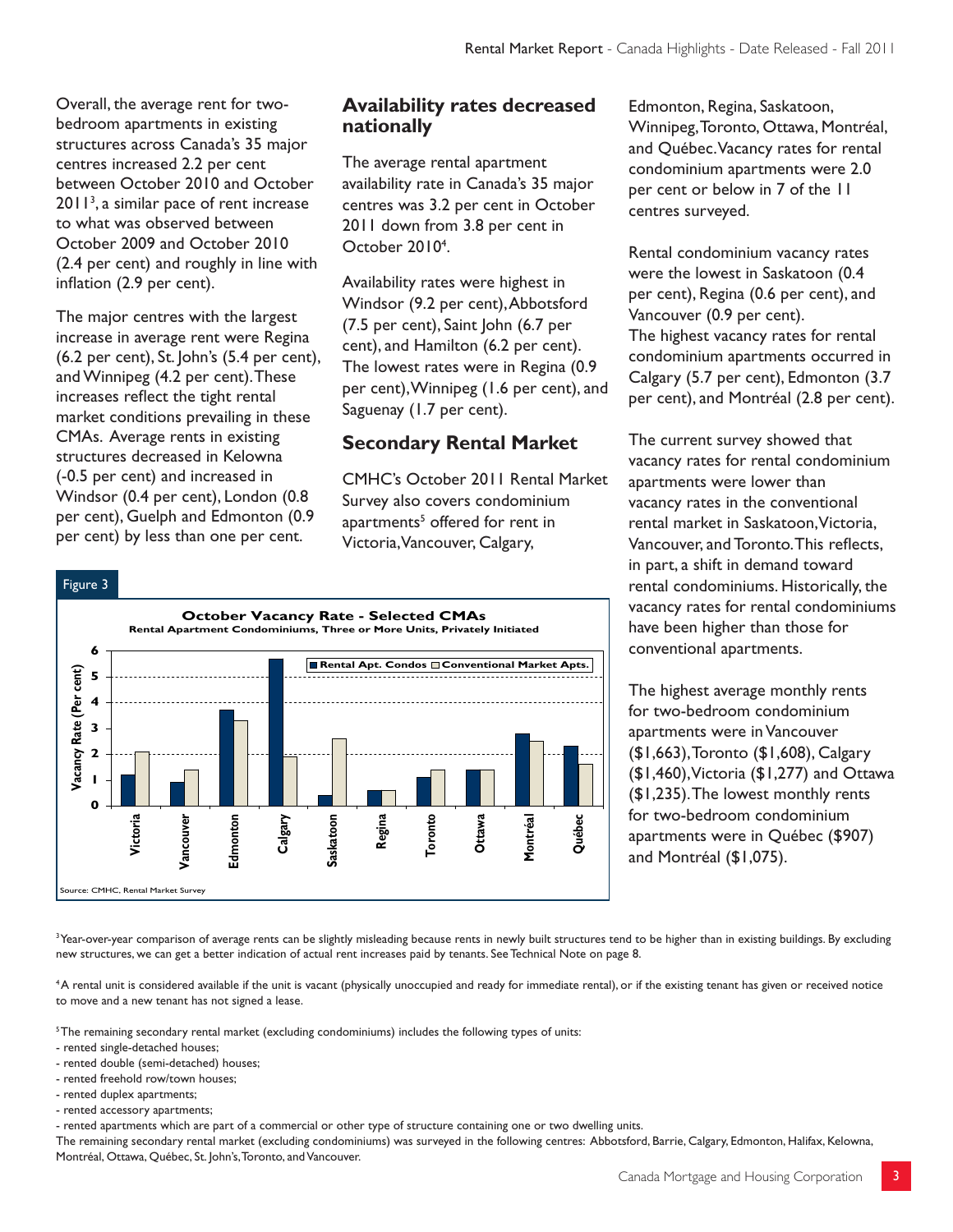All surveyed centres posted average monthly rents for two-bedroom condominium apartments that were higher than average monthly rents for two-bedroom private apartments in the conventional rental market. The condominium market is, in general, more expensive than conventional apartments. This is largely due to the fact that condominiums typically have more amenities and are newer.

The percentage of condominium units that are being rented increased in 6 of the 10 centres surveyed in October 2011. Regina, Saskatoon and Toronto had the largest changes. Regina increased from 15.2 per cent in October 2010 to 23.2 per cent in October 2011, Saskatoon from 19.5 per cent to 22.4 per cent, while Toronto increased from 19.8 to 22.2 per cent over the same time frame. The largest decreases occurred in Québec and Calgary which decreased from 8.1 per cent to 6.3 per cent and from 27.6 per cent to 26.2 per cent, respectively.

### **Rental affordability expected to rise in seven out of twenty-five centres in 2011**

CMHC produces a local rental affordability indicator to gauge how affordable a rental market is for those households which rent within that market. A generally accepted rule of thumb for affordability is that a household should spend less than 30 per cent of its gross income on housing.

This indicator examines the median income of renter households and compares it to the median rent for a two-bedroom apartment in the centre in which they live. Because of data availability, the income is forecast for the two most recent years, which explains estimated data for the year 2010. An indicator value of 100 indicates that 30 per cent of the median income of renter households is necessary to rent a two-bedroom apartment going at the median rent. As the rental affordability indicator increases, the market becomes more affordable; as the indicator declines, the market becomes less affordable.

The level of a household's income and the level of rents determine affordability, which varies in different markets in different parts of the country. Between 2010 and 2011, the affordability indicator is estimated to have increased in seven centres. Conversely, it is estimated to have decreased in 15 centres and remained the same in 3 centres. Gatineau (up 5.0 per cent to 146), Calgary (up 4.6 per cent to 114), and Ottawa (up 3.9 per cent to 105) recorded the strongest affordability index increases. This means that these centres are estimated to have become more affordable over the past year. On the other hand, Oshawa (minus 8.6 per cent to 85), London (minus 5.9 per cent to 96), and Thunder Bay (minus 3.4 per cent to 85) recorded the largest decreases in affordability (see

Table 6.0 on page 8).  $\blacksquare$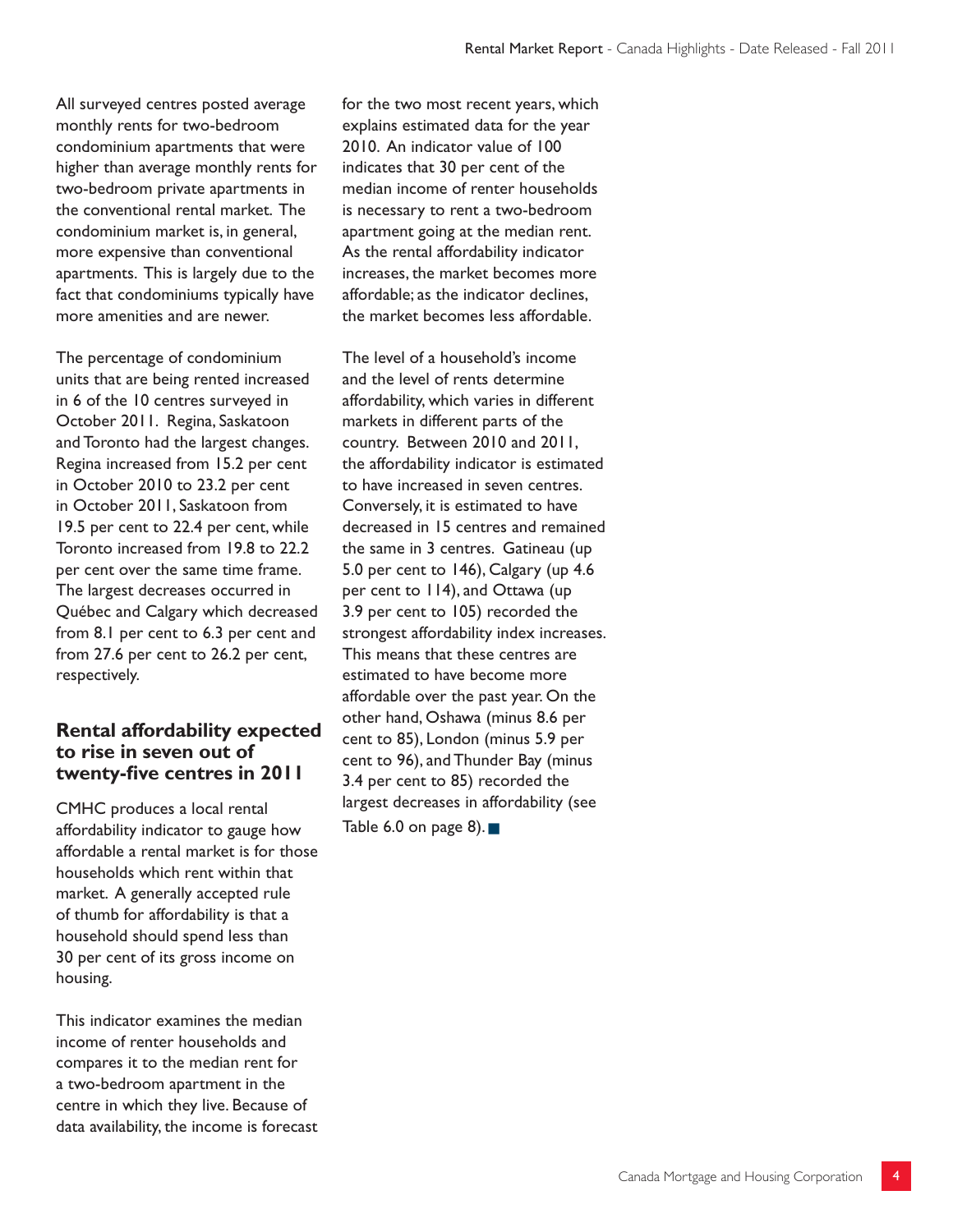| <b>1.0 Rental Market Indicators</b>                              |                          |                  |                  |                               |                    |                                                                           |                  |                                                                                                                                        |  |  |
|------------------------------------------------------------------|--------------------------|------------------|------------------|-------------------------------|--------------------|---------------------------------------------------------------------------|------------------|----------------------------------------------------------------------------------------------------------------------------------------|--|--|
| Privately Initiated Apartment Structures of Three Units and Over |                          |                  |                  |                               |                    |                                                                           |                  |                                                                                                                                        |  |  |
| <b>Provinces and Major Centres'</b>                              |                          |                  |                  |                               |                    |                                                                           |                  |                                                                                                                                        |  |  |
| <b>Centres</b>                                                   | <b>Vacancy Rates (%)</b> |                  |                  | <b>Availability Rates (%)</b> |                    | <b>Average Rent</b><br>2 Bedroom (\$) (New<br>and existing<br>structures) |                  | <b>Percentage Change</b><br>of Average Rent<br>Two Bedroom <sup>(2)</sup><br><b>From Fixed Sample</b><br>(Existing structures<br>only) |  |  |
|                                                                  | <b>Oct-10</b>            | Oct-11           | <b>Oct-10</b>    | $Oct-II$                      | <b>Oct-10</b>      | Oct-11                                                                    | <b>Oct-09</b>    | $Oct-10$                                                                                                                               |  |  |
|                                                                  |                          |                  |                  |                               |                    |                                                                           | to<br>$Oct-10$   | to<br>Oct-11                                                                                                                           |  |  |
| Newfoundland & Labrador 10,000+                                  | 1.0 a                    | 1.3 a            | 1.2a             | 1.6a                          | 668a               | $701$ a                                                                   | 7.2a             | 5.0 a                                                                                                                                  |  |  |
| St. John's CMA                                                   | $1.1$ a                  | 1.3<br>a         | $1.4$ a          | $1.8$ a                       | $725$ a            | 771a                                                                      | 8.9a             | $5.4$ a                                                                                                                                |  |  |
| Prince Edward Island 10,000+                                     | 2.2a                     | 2.9a             | 3.1 <sub>b</sub> | 4.0 a                         | 719a               | $745$ a                                                                   | 2.5a             | 2.2 a                                                                                                                                  |  |  |
| Charlottetown CA                                                 | 2.3 a                    | 3.3<br>a         | 3.4 b            | 4.5a                          | $731$ a            | 761a                                                                      | 2.1 a            | $2.4$ a                                                                                                                                |  |  |
| Nova Scotia 10,000+                                              | 2.9a                     | 2.7a             | 3.6a             | 3.3 a                         | $851$   a          | 882a                                                                      | 3.0 a            | 1.7 b                                                                                                                                  |  |  |
| Halifax CMA                                                      | 2.6a                     | 2.4<br>a         | 3.3 a            | 3.1 a                         | 891a               | 925                                                                       | 2.9a             | 1.7 b                                                                                                                                  |  |  |
| New Brunswick 10,000+                                            | 4.5a                     | 4.8 a            | 5.2 a            | 5.3 a                         | $668$ a            | 687 a                                                                     | 2.2 a            | 2.2 a                                                                                                                                  |  |  |
| Moncton CMA                                                      | 4.2 a                    | 4.3<br>a         | 5.5a             | 4.9a                          | 691a               | 715                                                                       | 2.0 a            | $1.8$ a                                                                                                                                |  |  |
| Saint John CMA                                                   | 5.1 a                    | 5.9              | 5.7a             | $6.7$ a                       | $645$ a            | 670                                                                       | 2.6 a            | 3.1 b                                                                                                                                  |  |  |
| Québec 10,000+                                                   | 2.7a                     | 2.6a             | 3.2 a            | 3.0 a                         | $666$ a            | 684a                                                                      | 2.9a             | 2.6 a                                                                                                                                  |  |  |
| Ottawa-Gatineau CMA (Que. Part)                                  | 2.5a                     | 2.2              | 3.1 b            | 2.8a                          | 711a               | 731a                                                                      | 2.2 a            | 2.0 a                                                                                                                                  |  |  |
| Montréal CMA                                                     | 2.7a                     | 2.5<br>a         | 3.2 a            | 3.0 a                         | 700 a              | 719                                                                       | 3.1 b            | $2.5$ a                                                                                                                                |  |  |
| Québec CMA                                                       | 1.0 a                    | 1.6              | $1.2$ a          | 1.8<br>a                      | $692$ a            | 718                                                                       | 2.6a             | 3.0 b                                                                                                                                  |  |  |
| Saguenay CMA                                                     | $1.8$ a                  | .4 <br>a         | $2.1$   a        | 1.7 <sub>a</sub>              | 535a               | 557                                                                       | 2.1 b            | $3.5$ c                                                                                                                                |  |  |
| Sherbrooke CMA                                                   | 4.6 <sub>a</sub>         | 4.7 <sub>a</sub> | $4.8$ a          | 4.9a                          | $566$ a            | 577                                                                       | $2.6$ a          | $1.5$ a                                                                                                                                |  |  |
| Trois-Rivières CMA                                               | 3.9a                     | 3.9 <sub>b</sub> | 4.3 a            | 4.1 b                         | 533a               | 547                                                                       | 2.2 b            | $2.8$ a                                                                                                                                |  |  |
| Ontario 10,000+                                                  | 2.9a                     | 2.2a             | 4.7a             | 3.8a                          | 980a               | $1,002$ a                                                                 | 1.9a             | $1.8$ a                                                                                                                                |  |  |
| Barrie CMA                                                       | 3.4 a                    | 1.7 <sub>b</sub> | $5.8$ a          | 3.4 b                         | $968$ a            | 1,001                                                                     | $^{++}$          | $3.0$ c                                                                                                                                |  |  |
| Brantford CMA                                                    | 3.7 <sub>b</sub>         | 1.8              | 5.7 b            | 3.1 b                         | 778 a              | 792                                                                       | $2.1$ c          | $++$                                                                                                                                   |  |  |
| Greater Sudbury CMA                                              | 3.0 <sub>b</sub>         | 2.8              | 4.0 b            | 3.0 <sub>b</sub>              | 840 a              | 881                                                                       | 2.6 c            | $**$                                                                                                                                   |  |  |
| Guelph CMA                                                       | 3.4a                     | $  \cdot  $<br>a | 6.0 a            | $2.1$ a                       | 887 a              | 903                                                                       | 0.9 <sub>a</sub> | $0.9$ a                                                                                                                                |  |  |
| Hamilton CMA                                                     | 3.7 <sub>a</sub>         | 3.4<br>a         | $6.8$ a          | $6.2$ a                       | $862$ a            | 884                                                                       | 1.0 a            | $1.5$ a                                                                                                                                |  |  |
| Kingston CMA                                                     | 1.0 <sub>a</sub>         | $\mathbf{L}$ a   | $1.8$ a          | 2.2a                          | $935$ <sup>a</sup> | 965                                                                       | 3.2 a            | $1.6$ a                                                                                                                                |  |  |
| Kitchener-Cambridge-Waterloo CMA                                 | 2.6a                     | 1.7a             | $4.5$ a          | 3.4 a                         | 872a               | 889                                                                       | 1.6a             | $1.5$ a                                                                                                                                |  |  |
| London CMA                                                       | 5.0 a                    | $3.8$ a          | $7.4$ a          | $5.8$ a                       | 869a               | 881 a                                                                     | 1.1 a            | $0.8$ a                                                                                                                                |  |  |
| St. Catharines-Niagara CMA                                       | 4.4 a                    | 3.2              | $6.1$ a          | $5.3$ a                       | $817$ a            | $833$ a                                                                   | 1.9a             | $1.5$ a                                                                                                                                |  |  |
| Oshawa CMA                                                       | 3.0 a                    | 1.8              | $4.6$ a          | 3.2 a                         | $903$ a            | $941$ a                                                                   | $0.8$ a          | 2.0 b                                                                                                                                  |  |  |
| Ottawa-Gatineau CMA (Ont. Part)                                  | $1.6$ a                  | $1.4$ a          | 3.4 a            | 3.2 a                         | $1,048$ a          | $1,086$ a                                                                 | 3.7 a            | 2.3 a                                                                                                                                  |  |  |
| Peterborough CMA                                                 | 4.1 b                    | $3.5$ a          | $6.4$ a          | $4.8$ a                       | 890 a              | $899$ a                                                                   | 1.7 b            | 2.0 b                                                                                                                                  |  |  |
| Thunder Bay CMA                                                  | 2.2 a                    | $1.7$ a          | $2.7$ a          | 2.9a                          | $763$ a            | $772$ a                                                                   | $2.4$ a          | $2.9$ a                                                                                                                                |  |  |
| Toronto CMA                                                      | 2.1 a                    | $1.4$ a          | 3.9a             | $2.9$ a                       | $1,123$ a          | $I, I49$ a                                                                | 1.9a             | 1.9a                                                                                                                                   |  |  |
| Windsor CMA                                                      | $10.9$   a               | $8.1$ a          | $12.5$ a         | 9.2 a                         | $752$ a            | 753                                                                       | $-0.4$ b         | $0.4$ b                                                                                                                                |  |  |

<sup>1</sup>Major centres refer to Census Metropolitan Areas (CMA), except for Charlottetown.

<sup>2</sup>The Percentage Change of Average Rent is a measure of the market movement, and is based on those structures that were common to the survey sample for both years.

The following letter codes are used to indicate the reliability of the estimates:

a - Excellent, b-Very good, c - Good, d - Fair (Use with Caution)

 $**$  Data suppressed to protect confidentiality or data not statistically reliable.

++ Change in rent is not statistically significant. This means that the change in rent is not statistically different than zero (0).

n/u: No units exist in the universe for this category. n/s: No units exist in the sample for this category. n/a: Not applicable.

Please click Methodology or Data Reliability Tables Appendix link for more details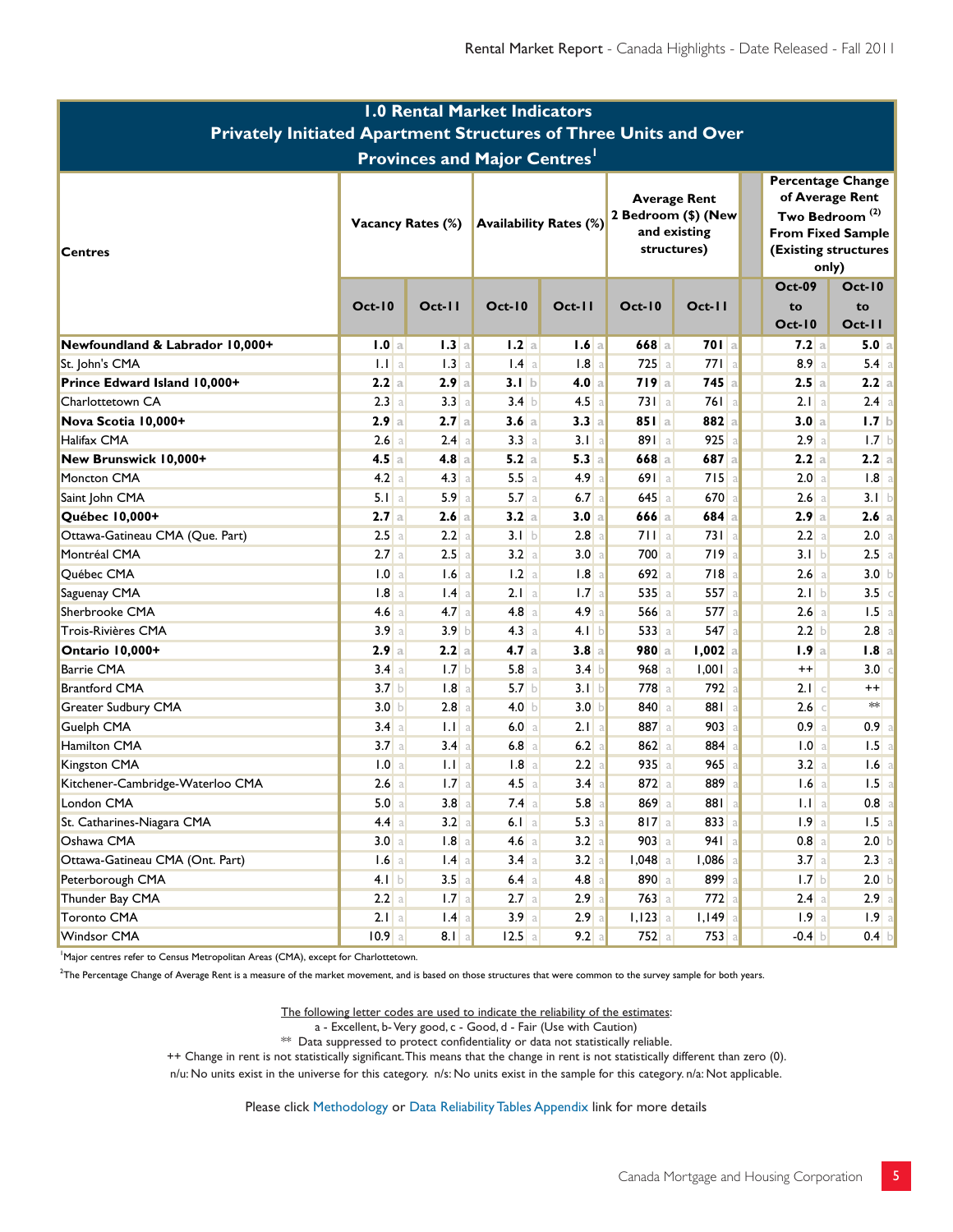| <b>1.0 Rental Market Indicators</b><br><b>Privately Initiated Apartment Structures of Three Units and Over</b><br><b>Provinces and Major Centres'</b> |           |                                                    |          |         |                      |                                                                           |                                      |                                                                                                                                        |  |  |
|-------------------------------------------------------------------------------------------------------------------------------------------------------|-----------|----------------------------------------------------|----------|---------|----------------------|---------------------------------------------------------------------------|--------------------------------------|----------------------------------------------------------------------------------------------------------------------------------------|--|--|
| <b>Centres</b>                                                                                                                                        |           | <b>Availability Rates (%)</b><br>Vacancy Rates (%) |          |         |                      | <b>Average Rent</b><br>2 Bedroom (\$) (New<br>and existing<br>structures) |                                      | <b>Percentage Change</b><br>of Average Rent<br>Two Bedroom <sup>(2)</sup><br><b>From Fixed Sample</b><br>(Existing structures<br>only) |  |  |
|                                                                                                                                                       | $Oct-10$  | $Oct-II$                                           | $Oct-10$ | $Oct-I$ | $Oct-10$             | $Oct-II$                                                                  | <b>Oct-09</b><br>to<br><b>Oct-10</b> | $Oct-10$<br>to<br>Oct-11                                                                                                               |  |  |
| Manitoba 10,000+                                                                                                                                      | 0.9a      | 1.0 a                                              | 1.5a     | $1.5$ a | 815a                 | $850$ a                                                                   | 4.3 b                                | $4.0$ b                                                                                                                                |  |  |
| Winnipeg CMA                                                                                                                                          | $0.8$ a   | 1.1 a                                              | $1.4$ a  | $1.6$ a | 837 a                | 875a                                                                      | $4.5$ b                              | $4.2$ b                                                                                                                                |  |  |
| Saskatchewan 10,000+ <sup>(3)</sup>                                                                                                                   | 2.5a      | 1.9a                                               | 3.3a     | $2.7$ a | $872$ a              | 913a                                                                      | 5.4 a                                | $4.6$ a                                                                                                                                |  |  |
| Regina CMA                                                                                                                                            | 1.0 a     | 0.6<br>$\overline{a}$                              | $1.5$ a  | $0.9$ a | 881 a                | 932a                                                                      | 6.3 a                                | $6.2$ a                                                                                                                                |  |  |
| Saskatoon CMA                                                                                                                                         | 2.6a      | 2.6a                                               | 3.8a     | 4.0 a   | 934a                 | $966$ a                                                                   | 4.0 a                                | $2.8$ a                                                                                                                                |  |  |
| Alberta 10,000+ <sup>(4)</sup>                                                                                                                        | 4.6a      | 3.4a                                               | 6.1 a    | $4.4$ a | $1,036$ a            | $1,044$ a                                                                 | $-0.9$ a                             | 1.3 a                                                                                                                                  |  |  |
| Calgary CMA                                                                                                                                           | 3.6 a     | 1.9<br>a                                           | 5.8a     | 3.2 a   | $1,069$ a            | $1,084$ a                                                                 | $-2.7a$                              | $1.9$ a                                                                                                                                |  |  |
| <b>Edmonton CMA</b>                                                                                                                                   | 4.2 a     | 3.3<br>a                                           | 5.3 a    | 4.3 a   | $1,015$ a            | $1,034$ a                                                                 | $^{++}$                              | $0.9$ a                                                                                                                                |  |  |
| British Columbia 10,000+                                                                                                                              | 2.7a      | 2.4a                                               | 3.6a     | 3.3 a   | 1,019a               | $1,050$ a                                                                 | 2.6a                                 | 2.2 a                                                                                                                                  |  |  |
| <b>Abbotsford CMA</b>                                                                                                                                 | 6.5a      | $6.7$ a                                            | $7.7$ a  | $7.5$ a | 785 a                | 800 a                                                                     | 0.6 a                                | 2.6 a                                                                                                                                  |  |  |
| Kelowna CMA                                                                                                                                           | 3.5a      | 3.0                                                | $4.5$ a  | 4.0 a   | 898 a                | 922a                                                                      | $^{++}$                              | $-0.5$ b                                                                                                                               |  |  |
| Vancouver CMA                                                                                                                                         | 1.9a      | .4 <br>a                                           | 2.7a     | $2.1$ a | $1,195$ <sup>a</sup> | $1,237$ a                                                                 | 3.1 a                                | $2.4$ a                                                                                                                                |  |  |
| Victoria CMA                                                                                                                                          | $1.5$   a | 2.1 a                                              | $2.6$ a  | 3.3 a   | $1,024$ a            | $1,045$ a                                                                 | 2.6 a                                | $2.4$ a                                                                                                                                |  |  |
| Canada CMAs (1)                                                                                                                                       | 2.6       | 2.2                                                | 3.8      | 3.2     | 860                  | 883                                                                       | 2.4                                  | 2.2                                                                                                                                    |  |  |
| Canada 10,000+                                                                                                                                        | 2.9       | 2.5                                                | 3.9      | 3.4     | 835                  | 856                                                                       | 2.3                                  | 2.2                                                                                                                                    |  |  |

'Major centres refer to Census Metropolitan Areas (CMA), except for Charlottetown.

<sup>2</sup>The Percentage Change of Average Rent is a measure of the market movement, and is based on those structures that were common to the survey sample for both years.

 $3$ Includes both Alberta and Saskatchewan portions of Lloydminster CA.

<sup>4</sup>Does not include Alberta portion of Lloydminster CA. For Lloydminster CA data, refer to Saskatchewan Highlights report.

The following letter codes are used to indicate the reliability of the estimates:

a - Excellent, b- Very good, c - Good, d - Fair (Use with Caution)

\*\* Data suppressed to protect confidentiality or data not statistically reliable.

++ Change in rent is not statistically significant. This means that the change in rent is not statistically different than zero (0).

n/u: No units exist in the universe for this category. n/s: No units exist in the sample for this category. n/a: Not applicable.

Please click Methodology or Data Reliability Tables Appendix link for more details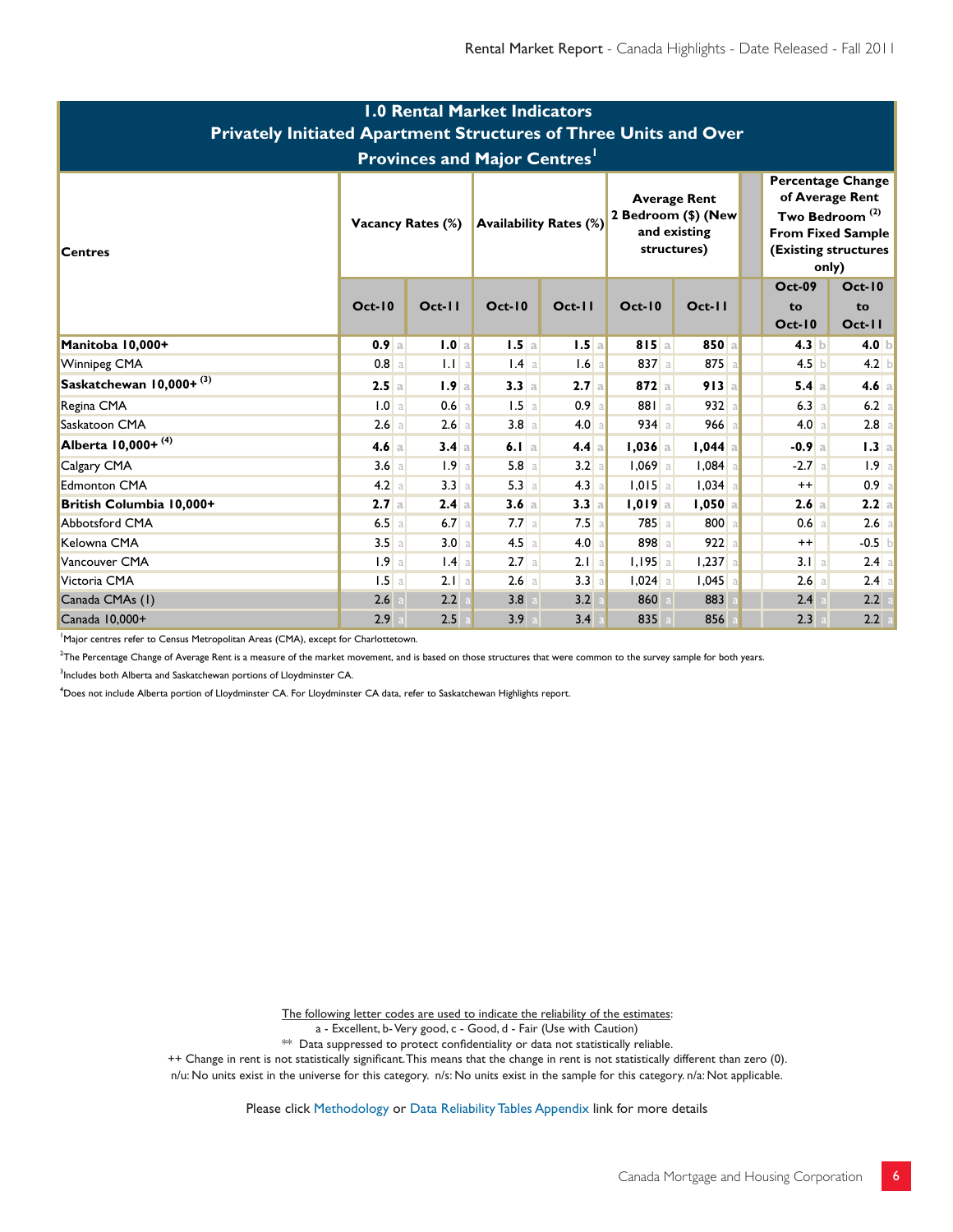| <b>THE INCHEAP CONGOINMENT Apartments and I made Apartments in the INTS</b><br>Vacancy Rates (%), Average Rents (\$) and Percentage of Condominium Apartments in Rental<br>$Oct-I$ |                                |                          |                                                                |              |                                                                  |  |  |  |  |  |
|------------------------------------------------------------------------------------------------------------------------------------------------------------------------------------|--------------------------------|--------------------------|----------------------------------------------------------------|--------------|------------------------------------------------------------------|--|--|--|--|--|
|                                                                                                                                                                                    |                                | <b>Vacancy Rates (%)</b> | Average Rent (\$)                                              |              |                                                                  |  |  |  |  |  |
|                                                                                                                                                                                    |                                |                          | 2 Bedroom                                                      |              |                                                                  |  |  |  |  |  |
| <b>Centres</b>                                                                                                                                                                     | Rental<br>Condo<br><b>Apts</b> | Apts in<br>the RMS       | Apts in the<br><b>Rental Condo</b><br>RMS <sup>'</sup><br>Apts |              | Percentage of<br><b>Condo Apts in</b><br>Rental vs.<br>Ownership |  |  |  |  |  |
| Calgary CMA                                                                                                                                                                        | $5.7$ $\subset$                | 1.9 <sub>a</sub>         | 1,460                                                          | $1,084$ a    | $26.2$ a                                                         |  |  |  |  |  |
| <b>Edmonton CMA</b>                                                                                                                                                                | 3.7                            | 3.3 a                    | I, I64                                                         | $1,034$ all  | $28.5$ a                                                         |  |  |  |  |  |
| Montréal CMA                                                                                                                                                                       | $2.8$ a                        | 2.5                      | $1,075$ b                                                      | 719a         | 9.3 a                                                            |  |  |  |  |  |
| Ottawa-Gatineau CMA (Ont. Part)                                                                                                                                                    | $1.4$ a                        | $1.4$ a                  | 1,235                                                          | $1,086$ a    | 19.3 a                                                           |  |  |  |  |  |
| Québec CMA                                                                                                                                                                         | 2.3                            | 1.6                      | 907 b                                                          | 718a         | 6.3 a                                                            |  |  |  |  |  |
| Regina CMA                                                                                                                                                                         | $0.6$ a                        | $0.6$ a                  | n/a                                                            | 932 a        | $23.2$ d                                                         |  |  |  |  |  |
| Saskatoon CMA                                                                                                                                                                      | $0.4$ a                        | $2.6$ a                  | n/a                                                            | $966$ a      | $22.4$ a                                                         |  |  |  |  |  |
| Toronto CMA                                                                                                                                                                        | 1.1 a                          | .4                       | $1,608$ a                                                      | $I, I49$ all | $22.2$ a                                                         |  |  |  |  |  |
| Vancouver CMA                                                                                                                                                                      | $0.9$ a                        | $1.4$ a                  | 1,663                                                          | $1,237$ all  | $25.7$ a                                                         |  |  |  |  |  |
| Victoria CMA                                                                                                                                                                       | 1.2 a                          | 2.1 a                    | $1,277$ b                                                      | $1,045$ a    | $20.0$ a                                                         |  |  |  |  |  |
| <b>Winnipeg CMA</b>                                                                                                                                                                | 1.8                            | 1.1 a                    | 917                                                            | $875$ a      | 13.8                                                             |  |  |  |  |  |

# **4.1 Rental Condominium Apartments and Private Apartments in the RMS**

| <b>4.2 Rental Condominium Apartments</b><br>Vacancy Rates (%), Average Rents (\$) and Percentage of Condominium Apartments in Rental |                   |   |                  |  |                                         |              |         |  |                                                                             |            |  |
|--------------------------------------------------------------------------------------------------------------------------------------|-------------------|---|------------------|--|-----------------------------------------|--------------|---------|--|-----------------------------------------------------------------------------|------------|--|
| <b>Centres</b>                                                                                                                       | Vacancy Rates (%) |   |                  |  | <b>Average 2 Bedroom</b><br>$Rent$ (\$) |              |         |  | Percentage of<br>Condominium<br><b>Apartments in Rental vs</b><br>Ownership |            |  |
|                                                                                                                                      | <b>Oct-10</b>     |   | $Oct-II$         |  | $Oct-10$                                |              | $Oct-I$ |  | $Oct-10$                                                                    | $Oct-I$    |  |
| Calgary CMA                                                                                                                          | 5.2               |   | 5.7              |  | 1,385                                   | $\mathsf{b}$ | 1,460   |  | 27.6<br>a.                                                                  | 26.2<br>a. |  |
| <b>Edmonton CMA</b>                                                                                                                  | 5.2               | b | 3.7              |  | 1,050                                   | b.           | 1,164   |  | 28.7<br>a                                                                   | 28.5       |  |
| Montréal CMA                                                                                                                         | 4.2               | h | 2.8              |  | 1,144                                   |              | 1,075   |  | 9.4<br>a                                                                    | 9.3        |  |
| Ottawa-Gatineau CMA (Ont. Part)                                                                                                      | 2.0               | b | 1.4              |  | 1,212                                   | b            | 1,235   |  | 8.8 <br>a.                                                                  | 19.3       |  |
| Québec CMA                                                                                                                           | 1.7               | a | 2.3              |  | 952                                     | $\mathbf{b}$ | 907     |  | 8.1<br>a                                                                    | 6.3        |  |
| Regina CMA                                                                                                                           | .4                | a | 0.6              |  | n/u                                     |              | n/u     |  | 15.2<br>a <sub>l</sub>                                                      | 23.2       |  |
| Saskatoon CMA                                                                                                                        | 0.9 <sub>1</sub>  | a | 0.4              |  | n/u                                     |              | n/u     |  | 19.5<br>a                                                                   | 22.4       |  |
| <b>Toronto CMA</b>                                                                                                                   | 1.7               | b | 1.1              |  | 1,595                                   | $\mathbf{b}$ | 1,608   |  | 9.8 <br>a                                                                   | 22.2       |  |
| Vancouver CMA                                                                                                                        | 2.2               | b | 0.9              |  | 1,610                                   | b            | 1,663   |  | 24.7<br>a                                                                   | 25.7<br>a  |  |
| Victoria CMA                                                                                                                         | .6                | a | $\vert .2 \vert$ |  | $**$                                    |              | 1,277   |  | 19.3<br>a                                                                   | 20.0       |  |
| Winnipeg CMA                                                                                                                         | n/u               |   | 1.8              |  | n/u                                     |              | 917     |  | n/u                                                                         | 3.8        |  |

The following letter codes are used to indicate the reliability of the estimates:

a - Excellent, b- Very good, c - Good, d - Fair (Use with Caution)

 $**$  Data suppressed to protect confidentiality or data not statistically reliable.

++ Change in rent is not statistically significant. This means that the change in rent is not statistically different than zero (0).

n/u: No units exist in the universe for this category. n/s: No units exist in the sample for this category. n/a: Not applicable.

Please click [Methodology](http://www.cmhc.ca/en/hoficlincl/homain/stda/suretaanme/suretaanme_002.cfm) or [Data Reliability Tables Appendix](http://www.cmhc.ca/en/hoficlincl/homain/stda/suretaanme/suretaanme_001.cfm) link for more details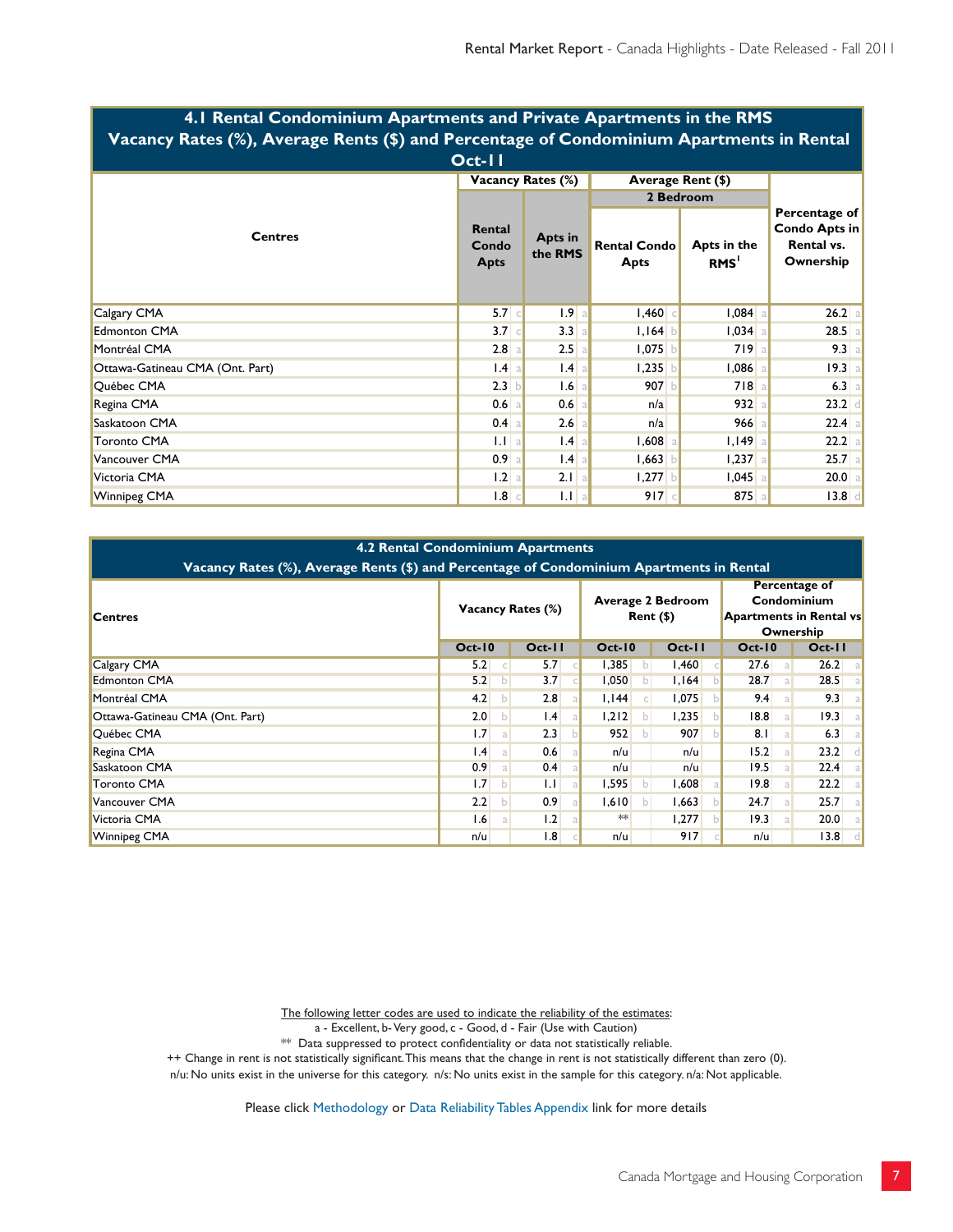| 5.1 Other Secondary Rented Unit <sup>1</sup> Average Rents (\$) |                 |                   |                |               |  |           |                  |             |                      |            |            |
|-----------------------------------------------------------------|-----------------|-------------------|----------------|---------------|--|-----------|------------------|-------------|----------------------|------------|------------|
| by Dwelling Type                                                |                 |                   |                |               |  |           |                  |             |                      |            |            |
|                                                                 | <b>Bachelor</b> |                   | <b>Bedroom</b> |               |  | 2 Bedroom |                  | 3 Bedroom + | Total                |            |            |
|                                                                 |                 | $Oct-10$ $Oct-11$ |                | Oct-10 Oct-11 |  |           | Oct-10 Oct-11    |             | <b>Oct-10 Oct-11</b> | $Oct-10$   | $Oct-II$   |
| <b>Abbotsford CMA</b>                                           | n/s             | n/s               | **             | $**$          |  | 712c      | 655<br>$\subset$ | $1,109$   a | $1,094$ b            | 869 $b$    | 840 b      |
| <b>Barrie CMA</b>                                               | **              | n/s               | 773 b          | $**$          |  | 950 b     | 1,043            | $1,165$ a   | $1,225$ a            | $1,081$ a  | $1,138$ a  |
| Calgary CMA                                                     | n/s             | n/s               | $**$           | $**$          |  | l,044 b   | $1,091$ b        | $1,236$ a   | $1,285$ a            | $I, I4I$ a | $I, I87$ a |
| <b>Edmonton CMA</b>                                             | n/s             | n/s               | $**$           | $*$           |  | 925       | 1,040            | $1,218$ a   | $I, I84$ a           | $1,106$ a  | $1,166$ b  |
| Halifax CMA                                                     | n/s             | n/s               | 761 d          | ∗∗            |  | $764$ b   | 947              | 921 b       | 933 b                | 846 $b$    | 900 b      |
| Kelowna CMA                                                     | n/s             | n/s               | 644 $\circ$    | 730           |  | $1,025$ b | 936              | $1,302$ b   | $1,327$ a            | $1,106$ b  | $I, I00$ b |
| Montréal CMA                                                    | n/s             | **                | 528 b          | 538           |  | $666$ a   | $674$ a          | $795$ a     | 862                  | 689 a      | $713$ a    |
| Ottawa-Gatineau CMA (Ont. Part)                                 | **              | n/s               | $**$           | $**$          |  | 998 $b$   | 1,152            | $I, I44$ b  | 1,148                | $1,072$ a  | $I, I34$ b |
| Québec CMA                                                      | n/s             | n/s               | 492 b          | 534           |  | 666 $b$   | 649 b            | 732 b       | 729 b                | 648 $b$    | 656 b      |
| Regina CMA                                                      | n/s             | n/s               | $**$           | 656           |  | 783 b     | 851 b            | 876 $b$     | $976$ b              | 832 $b$    | $908$ a    |
| St. John's CMA                                                  | ∗∗              | n/s               | $**$           | 581c          |  | 614 b     | 725<br>h         | $724$ c     | 760 b                | $676$ b    | 711 b      |
| Saskatoon CMA                                                   | n/s             | n/s               | 546 d          | ∗∗            |  | 846 $c$   | 920              | $1,055$ b   | $1,095$ b            | 952 b      | $1,017$ b  |
| <b>Toronto CMA</b>                                              | n/s             | **                | 799 b          | 786           |  | 1,246     | I, I96           | $1,329$ b   | $1,313$ b            | $1,201$ b  | $1,177$ b  |
| Vancouver CMA                                                   | $**$            | n/s               | 718 b          | **            |  | 050       | 1,078            | $1,430$ b   | $1,419$ b            | $I, I49$ b | $I, I68$ b |
| Victoria CMA                                                    | $**$            | n/s               | 769 €          | 716           |  | $1,012$ b | 1,020            | $1,253$ b   | 1,300                | $1,037$ b  | $1,059$ b  |

<sup>1</sup> Statistics for secondary rented units exclude apartments in purpose built rental structures with three rental units or more, condominium apartments, units in institutions, and any dwelling whose type could not be identified in the survey.

The following letter codes are used to indicate the reliability of the estimates ( $cv =$  coefficient of variation):

a – Excellent (0 [ cv [ 2.5), b – Very good (2.5 < cv [ 5), c – Good (5 < cv [ 7.5)

 $d$  – Fair (Use with Caution) (7.5 < cv [ 10)

\*\* Data suppressed to protect confidentiality or data is not statistically reliable  $n/u$ : No units exist in universe for this category  $n/s$ : No units exist in the sample for this categor

n/s: No units exist in the sample for this category n/a: Not applicable

Please click Methodology or Data Reliability Tables Appendix links for more details

## **6.0 Rental Affordability Indicator**

| <b>Centres</b>         | 2010E* | 2011E* |
|------------------------|--------|--------|
| Calgary                | 109    | 114    |
| Edmonton               | 117    | 2      |
| Halifax                | 104    | 0      |
| Hamilton               | 105    | 104    |
| Kitchener              | 110    | 109    |
| London                 | 102    | 96     |
| Montréal               | 3      | 129    |
| Oshawa                 | 93     | 85     |
| Ottawa                 | 0      | 105    |
| Gatineau               | 139    | 146    |
| Québec                 | 122    | 122    |
| Regina                 | 89     | 91     |
| Saguenay               | 139    | 139    |
| Saint John             | 128    | 126    |
| Saskatoon              | 88     | 91     |
| Sherbrooke             | 122    | 120    |
| St. Catharines-Niagara | 97     | 95     |
| St. John's             | 84     | 82     |
| Sudbury                | 92     | 91     |
| Thunder Bay            | 88     | 85     |
| Toronto                | 93     | 92     |
| Vancouver              | 87     | 85     |
| Victoria               | 92     | 92     |
| Windsor                | 93     | 94     |
| Winnipeg               | 93     | 91     |

\* Estimate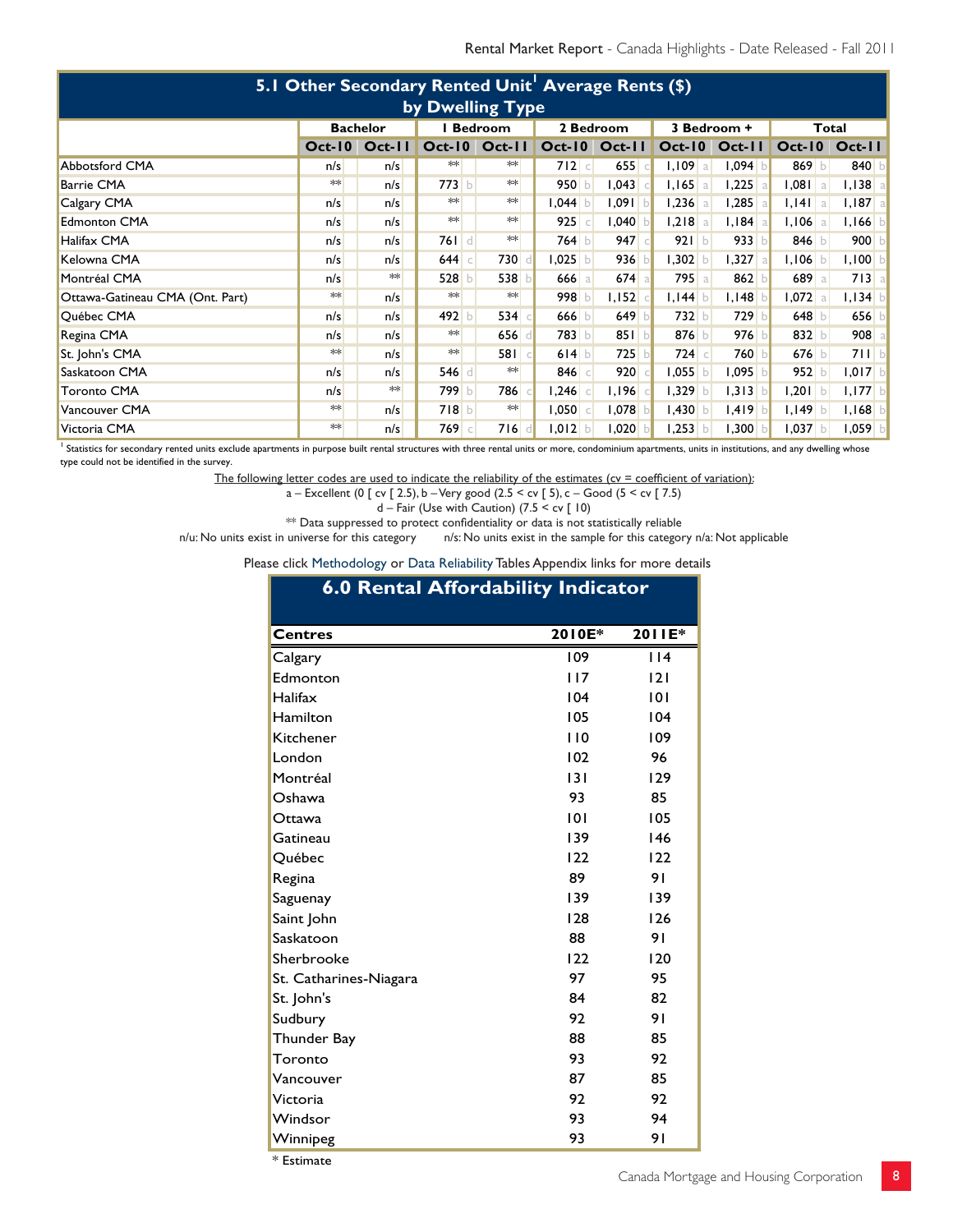## **Technical note:**

#### *Difference between Percentage Change of Average Rents (Existing and New Structures) AND Percentage Change of Average Rents from Fixed Sample (Existing Structures Only):*

**Percentage Change of Average Rents (New and Existing Structures):** The increase/decrease obtained from the calculation of percentage change of average rents between two years (example: \$500 in the previous year vs. \$550 in current survey represents an increase of 10 percent) is impacted by changes in the composition of the rental universe (e.g. the inclusion of newly built luxury rental buildings in the survey, rental units renovated/upgraded or changing tenants could put upward pressure on average rents in comparison to the previous year) as well as by the rent level movement (e.g. increase/decrease in the level of rents that landlords charge their tenants).

**Percentage Change of Average Rents from Fixed Sample (Existing Structures Only):** This is a measure that estimates the rent level movement. The estimate is based on structures that were common to the survey sample for both the previous year and the current Rental Market Surveys. However, some composition effects still remain e.g. rental units renovated/upgraded or changing tenants because the survey does not collect data to such level of details.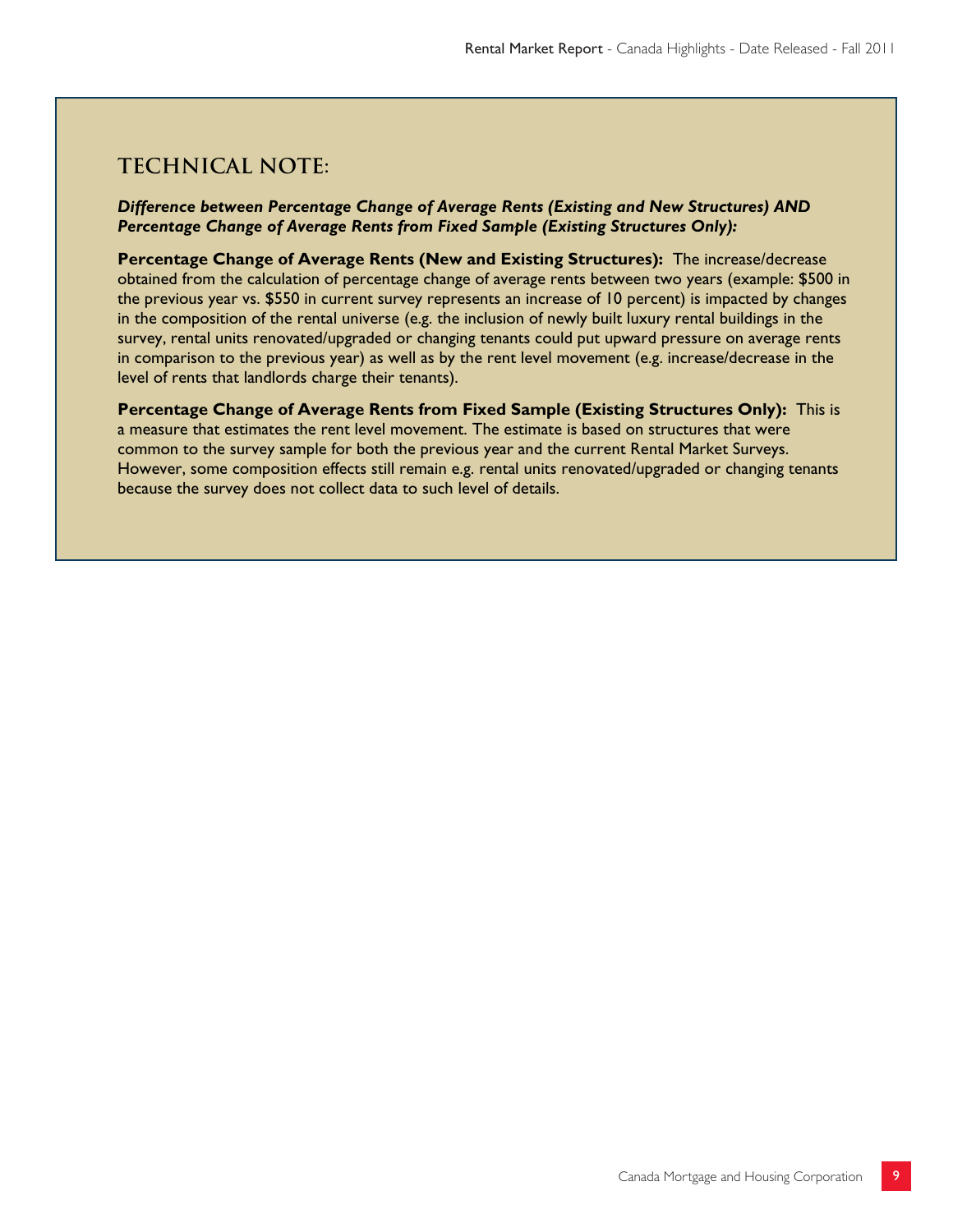## **METHODOLOGY FOR RENTAL MARKET SURVEY**

Canada Mortgage and Housing Corporation (CMHC) conducts the **Rental Market Survey** (RMS) every year in April and October to estimate the relative strengths in the rental market. The survey is conducted on a sample basis in all urban areas with populations of 10,000 and more. The survey targets only privately initiated structures with at least three rental units, which have been on the market for at least three months. The survey collects market rent, available and vacant unit data from sampled structures. Most RMS data contained in this publication refer to privately initiated apartment structures.

The survey is conducted by a combination of telephone interviews and site visits, and information is obtained from the owner, manager, or building superintendent. The survey is conducted during the first two weeks of April/October, and the results reflect market conditions at that time.

CMHC's Rental Market Survey provides a snapshot of vacancy and availability rates, and average rents in both new and existing structures. In October 2006, CMHC introduced a new measure for the change in rent that is calculated based on existing structures only. This estimate is based on structures that were common to the survey sample the previous year and the current year of the Rental Market Survey. The change in rent in existing structures is an estimate of the change in rent that the landlords charge and removes compositional effects on the rent level movement due to new buildings, conversions, and survey sample rotation. The estimate of per cent change in rent is available in the Rental Market Report – Canada Highlights , Provincial Highlights, and the local Rental Market Reports. The rent levels in new and existing structures are also published. While the per cent change in rents in existing structures published in the reports are statistically significant, changes in rents that one might calculate based on rent levels in new and existing structures may or may not be statistically significant.

## **METHODOLOGY FOR SECONDARY RENTAL MARKET SURVEY**

Canada Mortgage and Housing Corporation (CMHC) conducts a survey of the **Secondary Rental Market** (SRMS) in September and October to estimate the relative strengths in the secondary rental market which is defined as those dwellings not covered by the regular RMS. CMHC has identified the following dwelling components to be included in SRMS:

- Rented single-detached houses.
- Rented double (semi-detached) houses (i.e.. Two units of approximate equal size and under one roof that are situated either side-by-side or front-to-back).
- Rented freehold row/town homes.
- Rented duplex apartments (i.e.. one-above-other).
- Rented accessory apartments (separate dwelling units that are located within the structure of another dwelling type).
- Rented condominiums (can be any dwelling type but are primarily apartments).
- One or two apartments which are part of a commercial or other type of structure.

The SRMS has three components which are conducted in selected CMAs:

- A Household Rent Survey of all households to collect information about rents.
- A Condominium Apartment Rent Survey of households living in condominium apartments to collect information about rents.
- A Condominium Apartment Vacancy Survey of condominium apartment owners to collect vacancy information.

All three surveys are conducted by telephone interviews. For the condominium apartment vacancy survey, information is obtained from the owner, manager, or building superintendent and can be supplemented by site visits if no telephone contact is made. For the other two surveys, information is collected from an adult living in the household. All surveys are conducted in September and October, and the results reflect market conditions at that time.

CMHC publishes the number of units rented and vacancy rates for the condominium vacancy survey. For the condominium rent and household rent surveys, the average rent is published. A letter code representing the statistical reliability (i.e., the coefficient of variation (CV)) for each estimate is provided to indicate the data reliability. Rented condominium apartments were surveyed in the following CMAs: Vancouver, Victoria, Calgary, Edmonton, Regina, Saskatoon, Winnipeg, Toronto, Ottawa, Montréal and Québec (NOTE: condo rent data was not collected for Regina and Saskatoon). Other secondary rental market units were surveyed in Abbotsford, Barrie, Calgary, Edmonton, Halifax, Montréal, Ottawa, Québec, St. John's, Toronto, Winnipeg, Regina, Saskatoon, Kelowna, Vancouver and Victoria.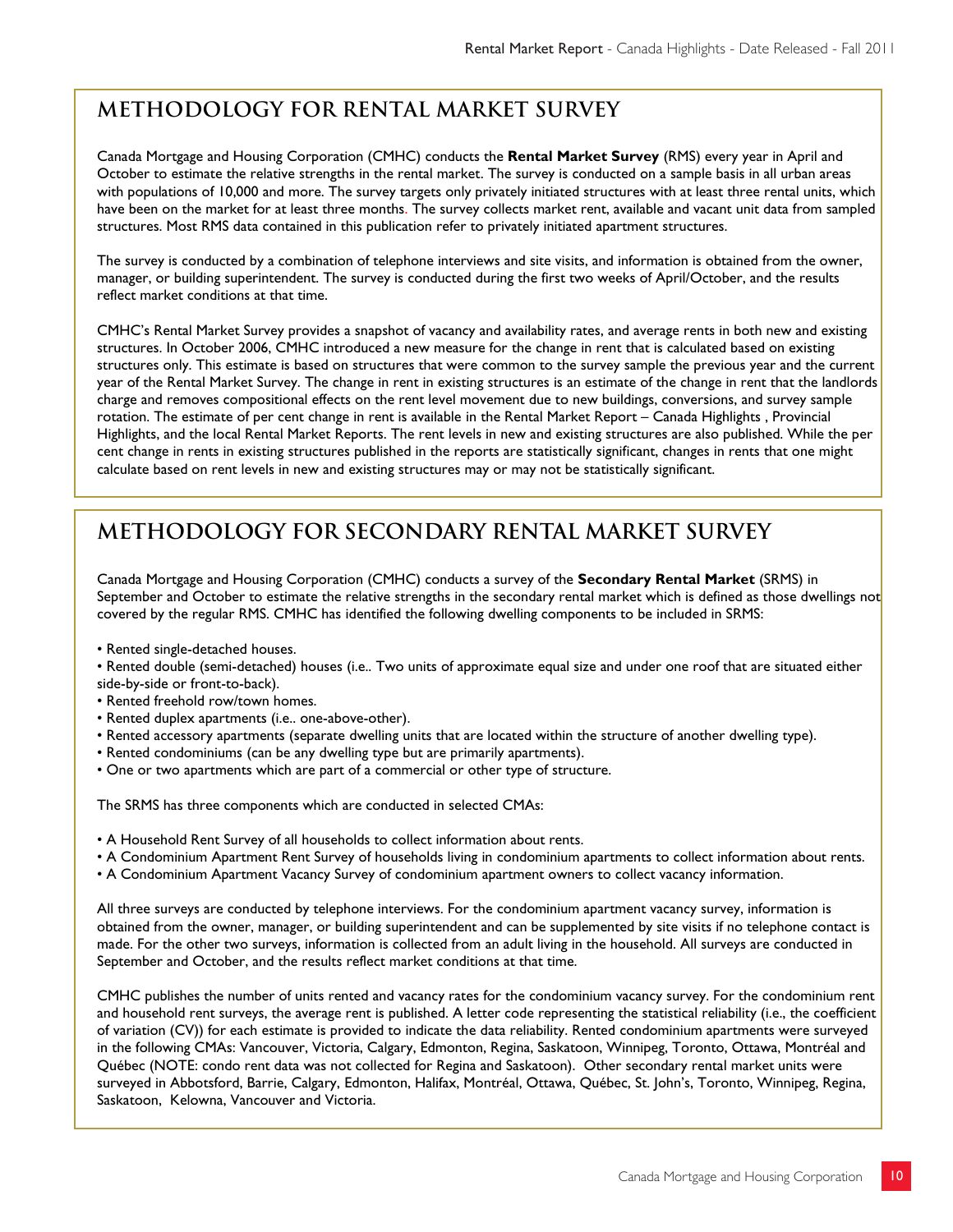## **Definitions**

Availability: A rental unit is considered available if the existing tenant has given, or has received, notice to move, and a new tenant has not signed a lease; or the unit is vacant (see definition of vacancy below).

**Rent:** The rent refers to the actual amount tenants pay for their unit. No adjustments are made for the inclusion or exclusion of amenities and services such as heat, hydro, parking, and hot water. For available and vacant units, the rent is the amount the owner is asking for the unit.

It should be noted that the average rents reported in this publication provide a sound indication of the amounts paid by unit size and geographical sector. Utilities such as heating, electricity and hot water may or may not be included in the rent.

**Rental Apartment Structure:** Any building containing three or more rental units, of which at least one unit is not ground oriented. Owner-occupied units are not included in the rental building unit count.

**Rental Row (Townhouse) Structure:** Any building containing three or more rental units, all of which are ground oriented with vertical divisions. Owner-occupied units are not included in the rental building unit count. These row units in some centres are commonly referred to as townhouses.

**Vacancy:** A unit is considered vacant if, at the time of the survey, it is physically unoccupied and available for immediate rental.

#### **Definitions of Census Areas referred to in this publication are as follows:**

A census metropolitan area (CMA) or a census agglomeration (CA) is formed by one or more adjacent municipalities centred on a large urban area (known as the urban core). The census population count of the urban core is at least 10,000 to form a census agglomeration and at least 100,000 to form a census metropolitan area. To be included in the CMA or CA, other adjacent municipalities must have a high degree of integration with the central urban area, as measured by commuting flows derived from census place of work data. CMAs and CAs contain whole municipalities or Census Subdivisions.

All data presented in this publication is based on Statistics Canada's 2001 and 2006 Census area definitions.

#### **Acknowledgement**

The Rental Market Survey and the Secondary Rental Market Survey could not have been conducted without the cooperation of the rental property owners, managers, building superintendents and household members throughout Canada. CMHC acknowledges their hard work and assistance in providing timely and accurate information. As a result of their contribution, CMHC is able to provide information that benefits the entire housing industry.

#### **Rental Affordability Indicator**

Canada Mortgage and Housing Corporation has developed a rental affordability indicator to gauge how affordable a rental market is for those households which rent within that market. A centre's median income is divided by the level of income required for a household to rent a median priced two-bedroom apartment using 30 per cent of income. The result is then multiplied by 100. A value above 100 indicates that less than 30 per cent of the median income is required to rent a two-bedroom apartment, conversely, a value below 100 indicates that more than 30 per cent of the median income is required to rent the same unit. In general, as the indicator increases, the market becomes more affordable; as the indicator declines, the market becomes less affordable. For years for which the median income is not available, CMHC has developed forecasts.

Median renter household income estimates used in the calculation of the rental affordability indicator are based on results of Statistics Canada's Survey of Labour and Income Dynamics. Results for this survey are available from 1994 to 2009. CMHC has developed forecasts of median renter household income for 2010 and 2011. It should be noted that nominal values for both median rent and median incomes have been used to calculate the rental affordability indicator.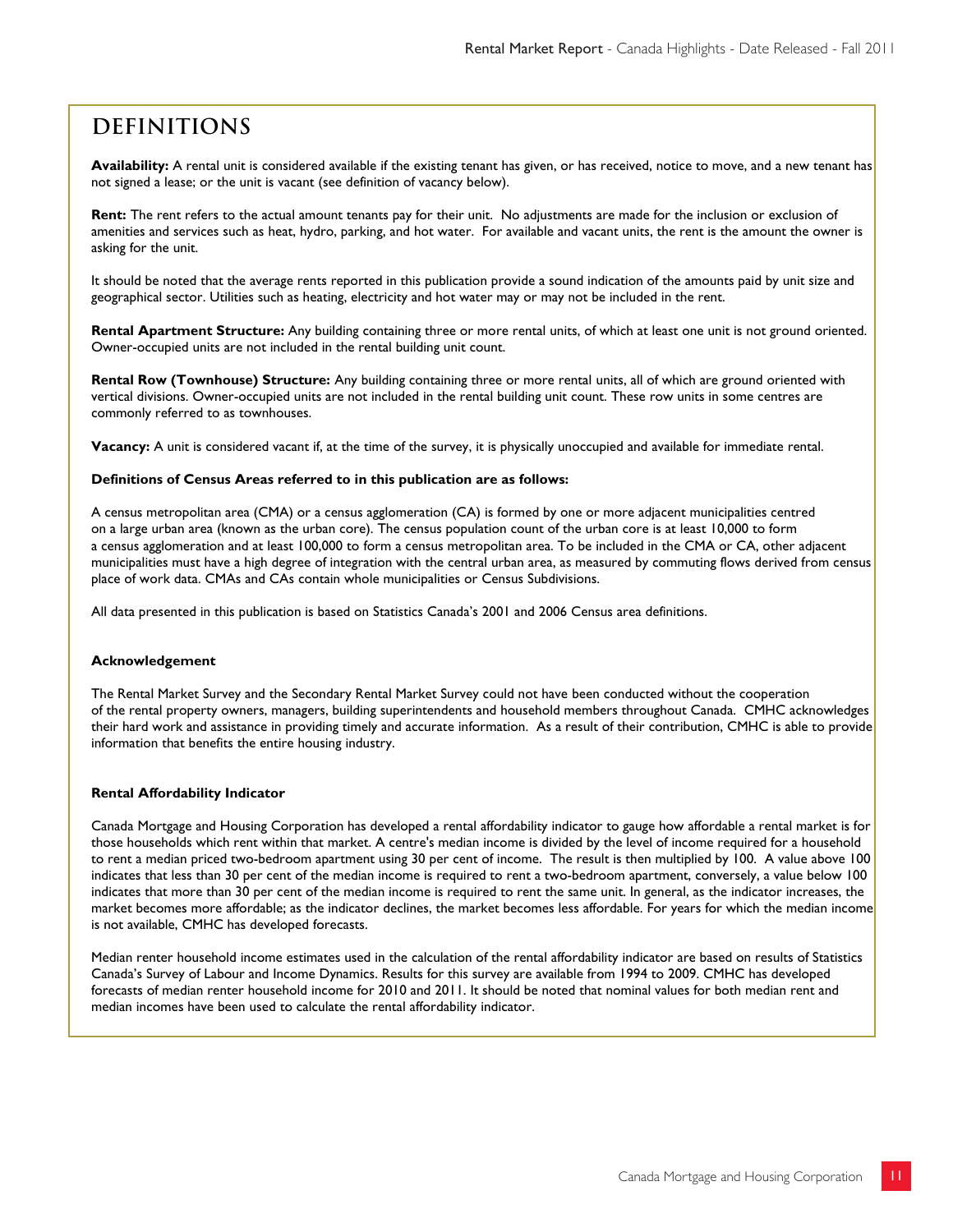## CMHC—Home to Canadians

Canada Mortgage and Housing Corporation (CMHC) has been Canada's national housing agency for more than 65 years.

Together with other housing stakeholders, we help ensure that the Canadian housing system remains one of the best in the world. We are committed to helping Canadians access a wide choice of quality, environmentally sustainable and affordable housing solutions that will continue to create vibrant and healthy communities and cities across the country.

For more information, visit our website at www.cmhc.ca

You can also reach us by phone at 1-800-668-2642 or by fax at 1-800-245-9274. Outside Canada call 613-748-2003 or fax to 613-748-2016.

Canada Mortgage and Housing Corporation supports the Government of Canada policy on access to information for people with disabilities. If you wish to obtain this publication in alternative formats, call 1-800-668-2642.

The Market Analysis Centre's (MAC) electronic suite of national standardized products is available for free on CMHC's website. You can view, print, download or subscribe to future editions and get market information e-mailed automatically to you the same day it is released. It's quick and convenient! Go to www.cmhc.ca/housingmarketinformation

For more information on MAC and the wealth of housing market information available to you, visit us today at www.cmhc.ca/housingmarketinformation

To subscribe to priced, printed editions of MAC publications, call 1-800-668-2642.

©2011 Canada Mortgage and Housing Corporation. All rights reserved. CMHC grants reasonable rights of use of this publication's content solely for personal, corporate or public policy research, and educational purposes. This permission consists of the right to use the content for general reference purposes in written analyses and in the reporting of results, conclusions, and forecasts including the citation of limited amounts of supporting data extracted from this publication. Reasonable and limited rights of use are also permitted in commercial publications subject to the above criteria, and CMHC's right to request that such use be discontinued for any reason.

Any use of the publication's content must include the source of the information, including statistical data, acknowledged as follows:

Source: CMHC (or "Adapted from CMHC," if appropriate), name of product, year and date of publication issue.

Other than as outlined above, the content of the publication cannot be reproduced or transmitted to any person or, if acquired by an organization, to users outside the organization. Placing the publication, in whole or part, on a website accessible to the public or on any website accessible to persons not directly employed by the organization is not permitted. To use the content of any CMHC Market Analysis publication for any purpose other than the general reference purposes set out above or to request permission to reproduce large portions of, or entire CMHC Market Analysis publications, please contact: the Canadian Housing Information Centre (CHIC) at mailto:chic@cmhc.gc.ca; 613-748-2367 or 1-800-668-2642.

For permission, please provide CHIC with the following information: Publication's name, year and date of issue.

Without limiting the generality of the foregoing, no portion of the content may be translated from English or French into any other language without the prior written permission of Canada Mortgage and Housing Corporation.

The information, analyses and opinions contained in this publication are based on various sources believed to be reliable, but their accuracy cannot be guaranteed. The information, analyses and opinions shall not be taken as representations for which Canada Mortgage and Housing Corporation or any of its employees shall incur responsibility.